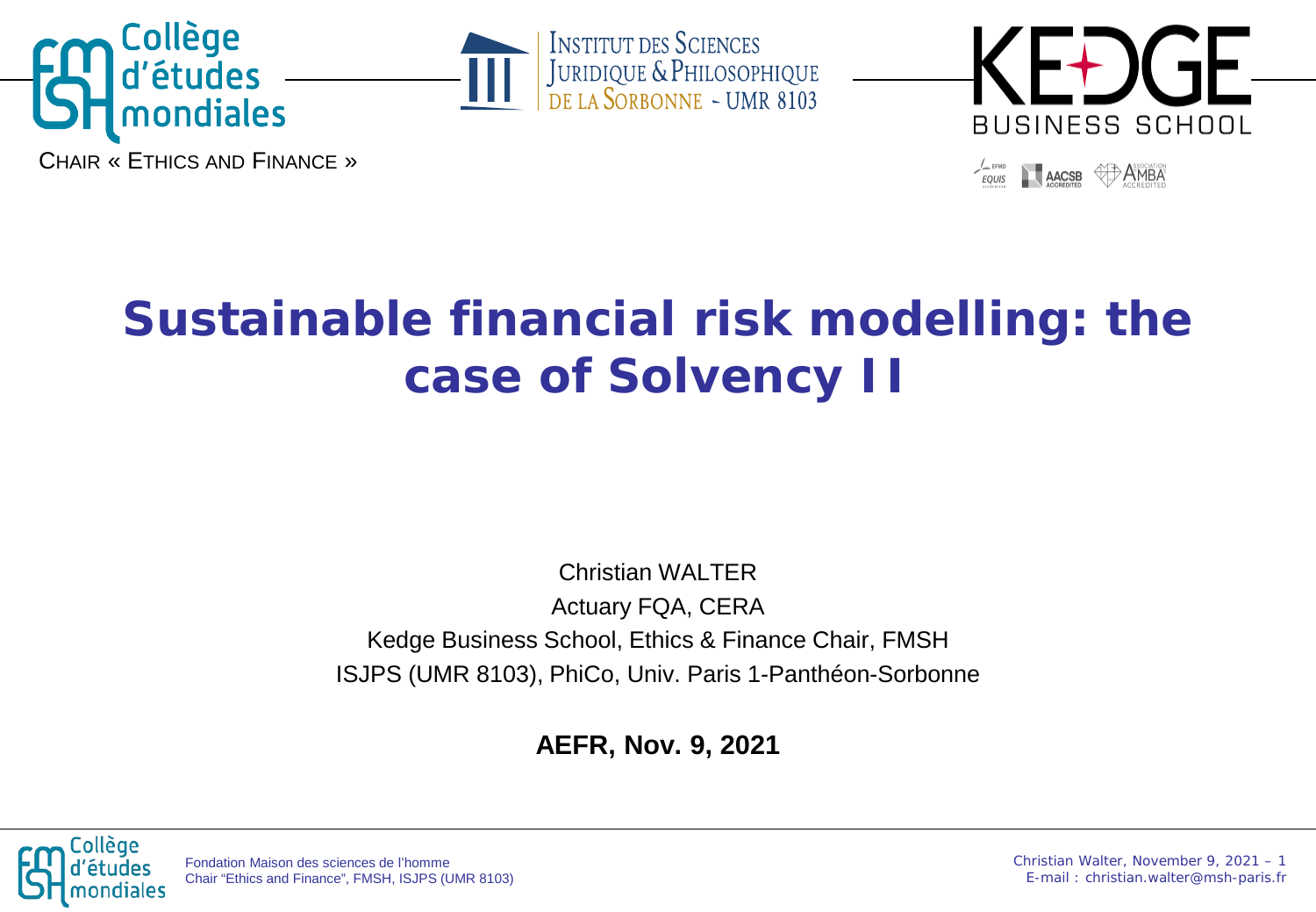# **Context: the HLEG 2018 report**

- For several years, a huge wave of willingness to convert financial activities in the direction of sustainable finance taking into account the long term perspectives as well as environmental and societal issues (the UN's SDGs) has been emerging in Europe.
- In 2017 the European Commission set up a high-level expert group (HLEG) to define a strategic action plan for the green transition of European finance.
- In 2018, the HLEG has delivered a final report and a set of recommendations that have led to the European Sustainable Finance Action Plan which aims to connect finance with sustainability.
- In its report, the HLEG
	- stresses: "sustainability cannot develop in a context where investment is dominated by short- term considerations".
	- introduces the idea that the short-term behaviours could result from the regulation itself. There would be a risk created by the regulation, a regulation risk.
	- asked that consideration be given to "how Solvency II could be adapted to further facilitate long-term investments while maintaining a strong risk-based nature".
- Aim of the paper: contributing to the abovementioned stake in order to interlock financial systems with long-term objectives, with the case of Solvency II
- Work made with the AF2i (French Association of Institutional Investors)

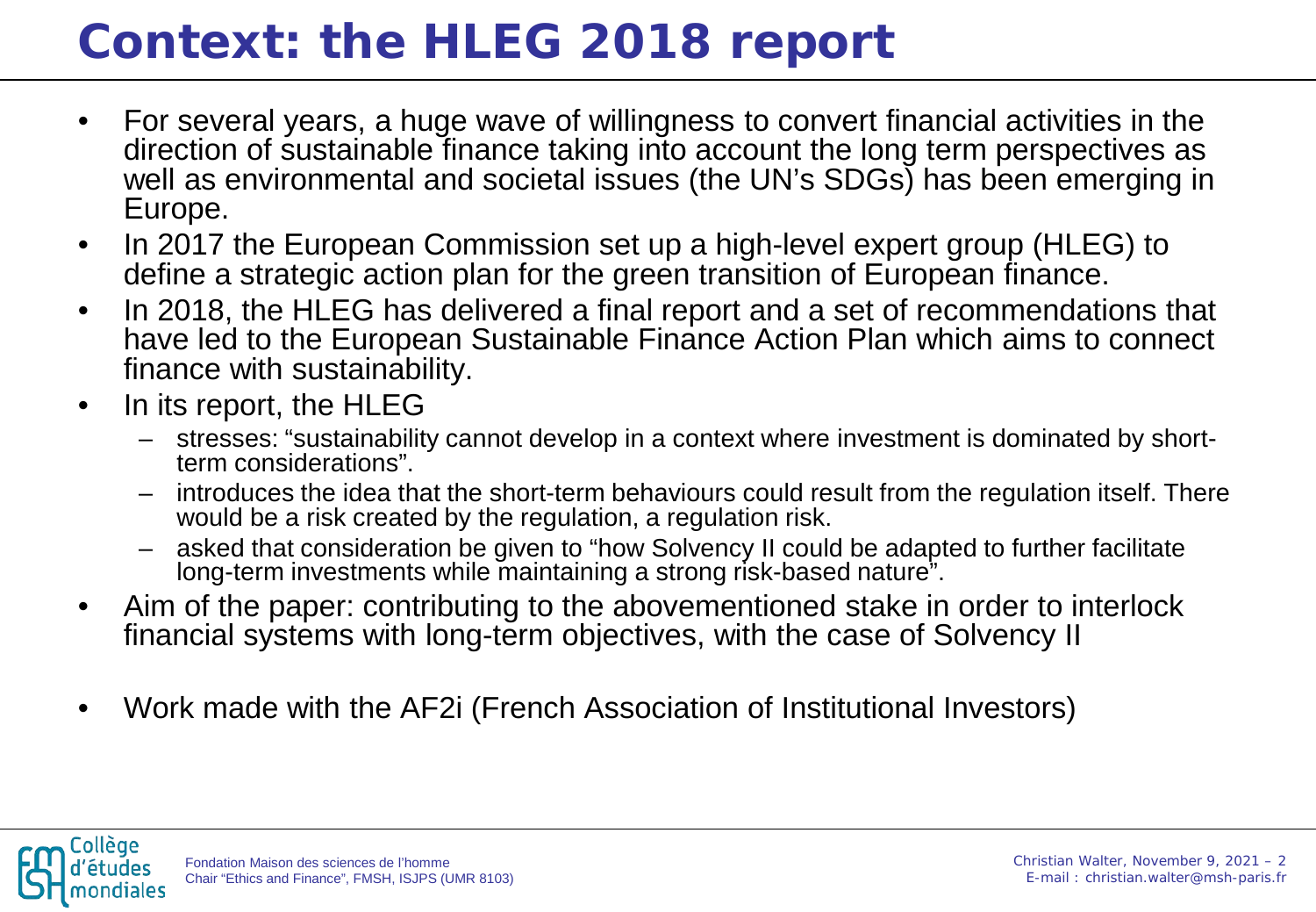# **Summary**

- In this paper, it is argued that a part of the observed short-termism on financial markets is indeed due to a regulation risk
- The regulation is based on a falsehood way to understand the randomness in the case of long-term horizons and uncertain risks
- The argument makes a detour via philosophy of science, exhibiting the Leibniz "principle of continuity": change is continuous.
- It is argued that short-termism created by regulation risk is the visible result of the choice of continuous randomness itself the outcome of the principle of continuity.

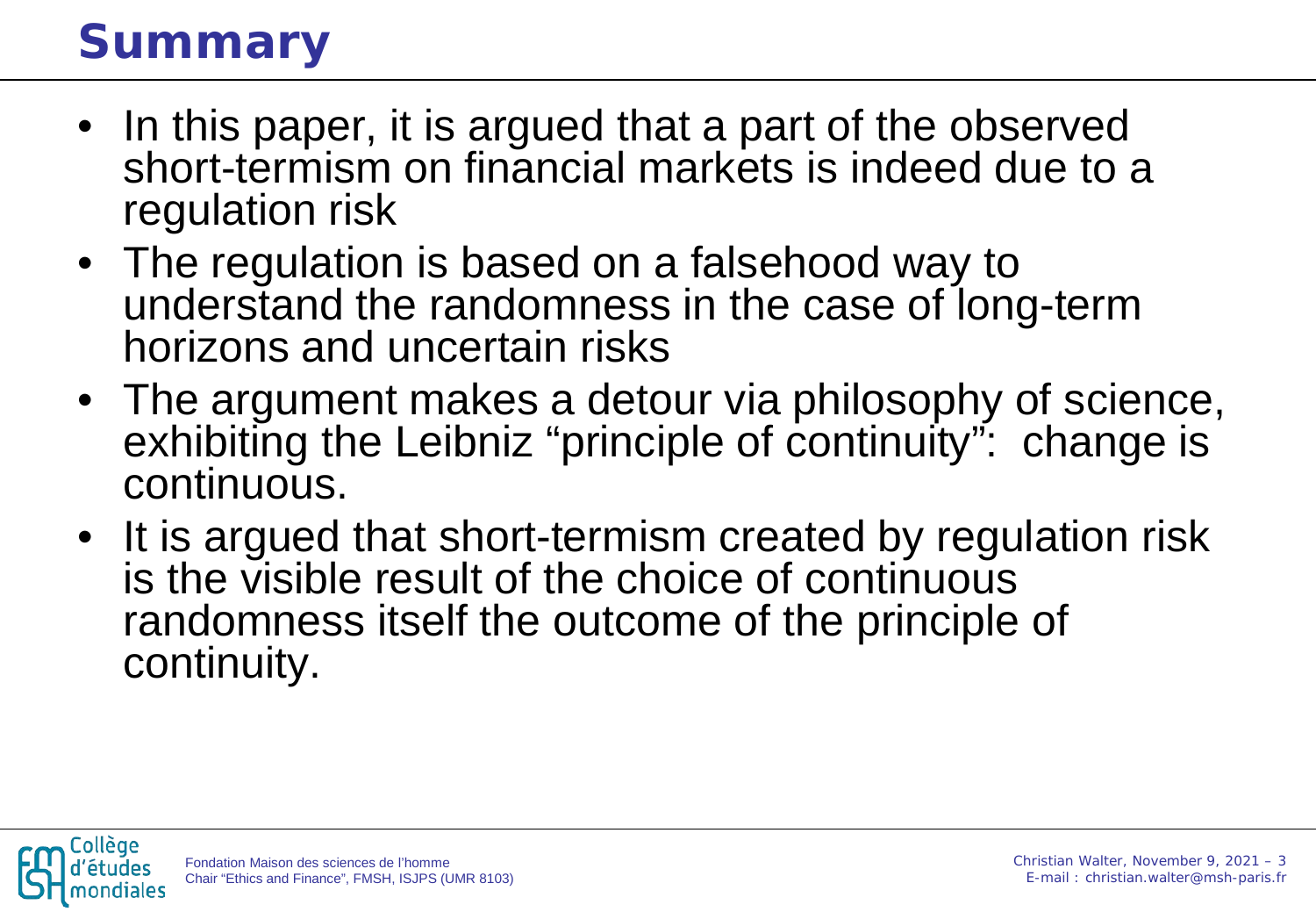# **The big picture**



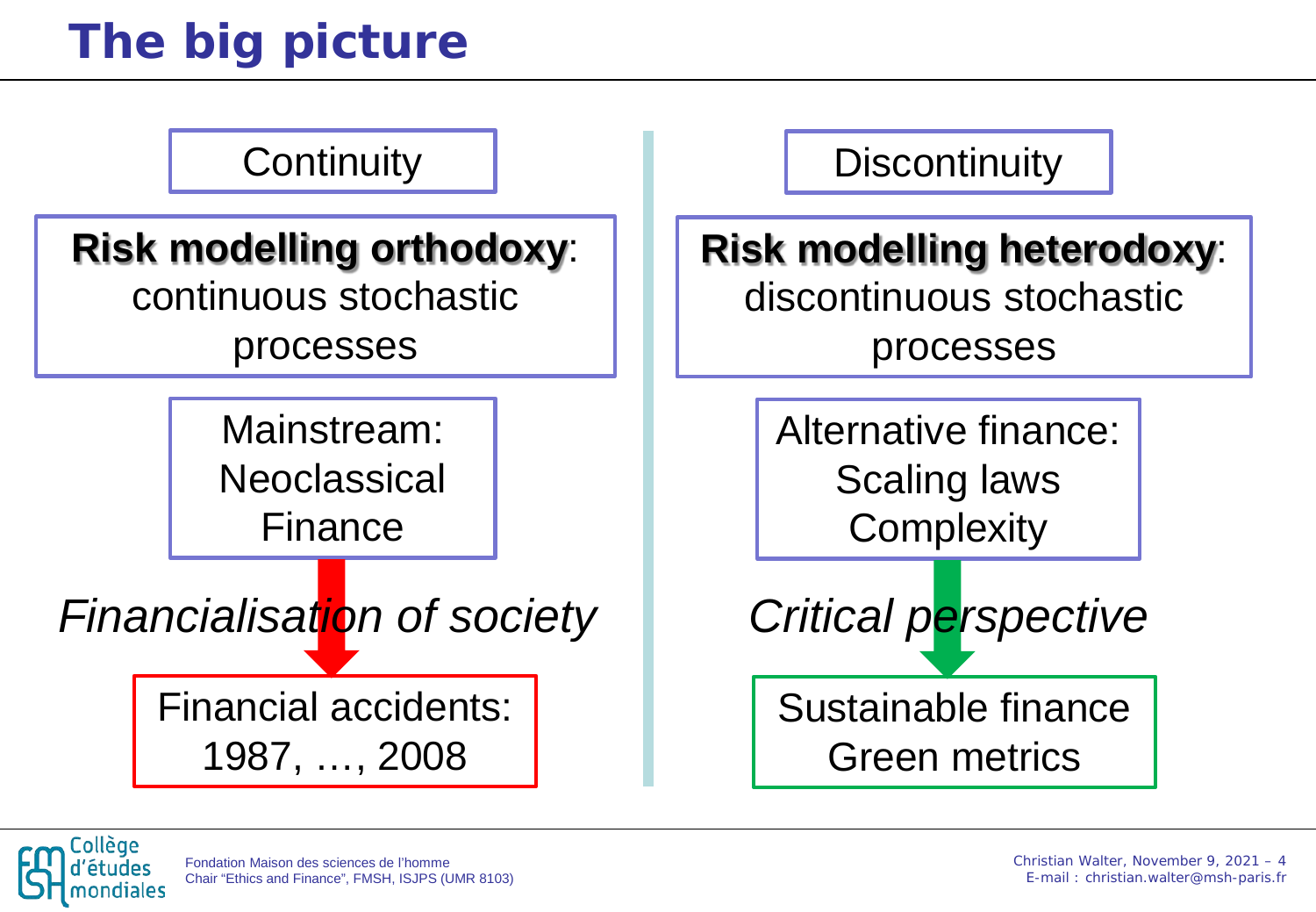#### **Main assumption**

- Some of the key differences between the competitive representations of financial uncertainty can be illuminated by reference to a familiar debate in philosophy of science over the "**principle of continuity**"
	- **Con**: This philosophical debate may seem to be a scholastic preoccupation within a tight circle of specialists in philosophy of science, far from the financial stakes of modelling and with no impact on concrete financial practices
	- **Pro**: I argue on the contrary that the divergent positions about the mindset behind the price changes implicate entirely different views of what it is important to capture and how to model it

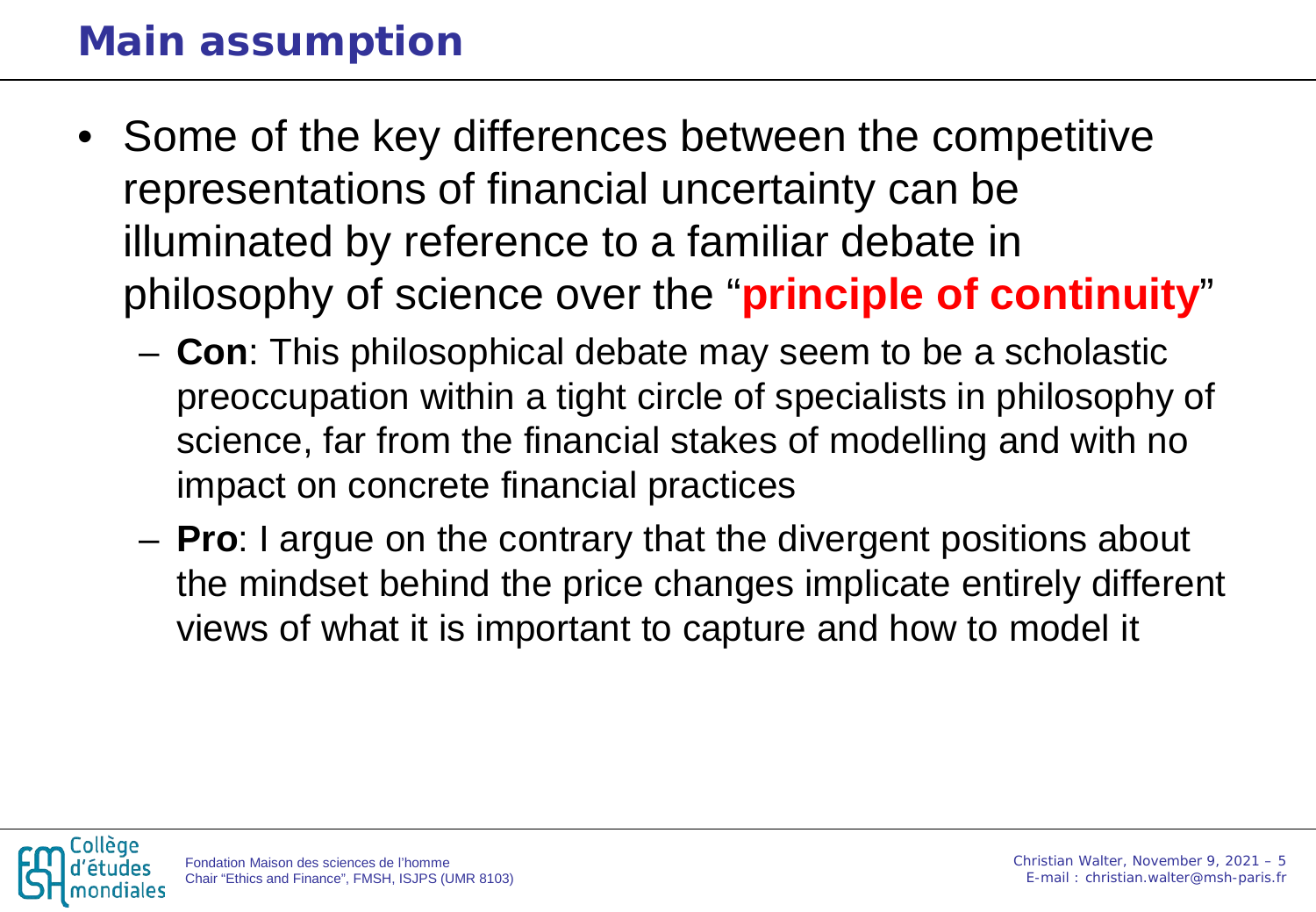### **The "principle of continuity"**

- Change is continuous rather than discrete
	- Leibniz and Newton: *natura non facit saltus* (nature does not make jumps)
- Marshall's *Principles of Economics* (1890)
	- Assumption of the principle
- Wiener' *God and Golem* (1966)
	- "Just as primitive peoples adopt the Western modes of denationationalized clothing and of parliamentarism out of a vague feeling that these magic rites and vestments will at once put them abreast of modern culture and technique, so the economists have developed the habit of dressing up their rather imprecise ideas *in the language of the infinitesimal calculus*"

« De la même manière que les populations primitives adoptent les modes vestimentaires dénationalisées et le parlementarisme de l'Occident, parce qu'ils ont la vague impression que ces rites et ces vêtements magiques leur donneront accès à la culture et aux techniques modernes, les économistes ont pris l'habitude de maquiller leurs idées plutôt imprécises *avec la langue du calcul infinitésimal* »

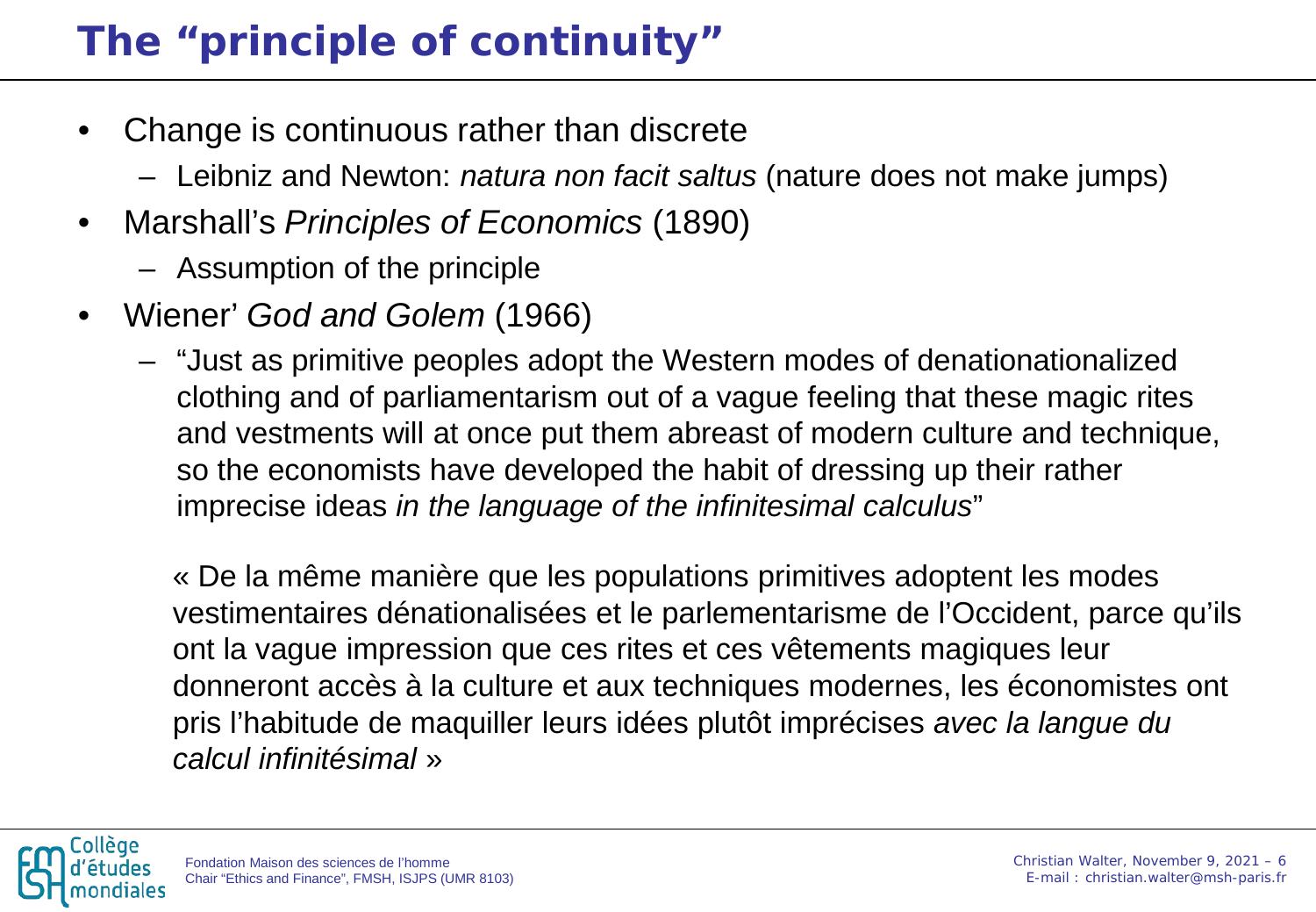### **Neoclassical finance and continuity**

- The principle of continuity: ground
- Great success stories
	- 1973 formulas of Fisher Black, Myron Scholes, and Robert Merton
	- Replicating portfolio
		- MacKenzie and Spears (2014): "it is the strategy of Black-Scholes modelling writ large: find a perfect hedge, a *continuously-adjusted portfolio* of more basic securities that will have the same payoff as the derivative, whatever happens to the price of the underlying asset"
	- Fundamental theorem of asset pricing from Michael Harrison, Daniel Kreps, and Stanley Pliska (1979, 1981)
		- Risk-neutral approach
		- Efficient market and AOA
	- Risk disappears
- Quantification "convention" of neoclassical finance
	- Neoclassical metrology (Chiapello and Walter, 2016)
	- EMH and AOA

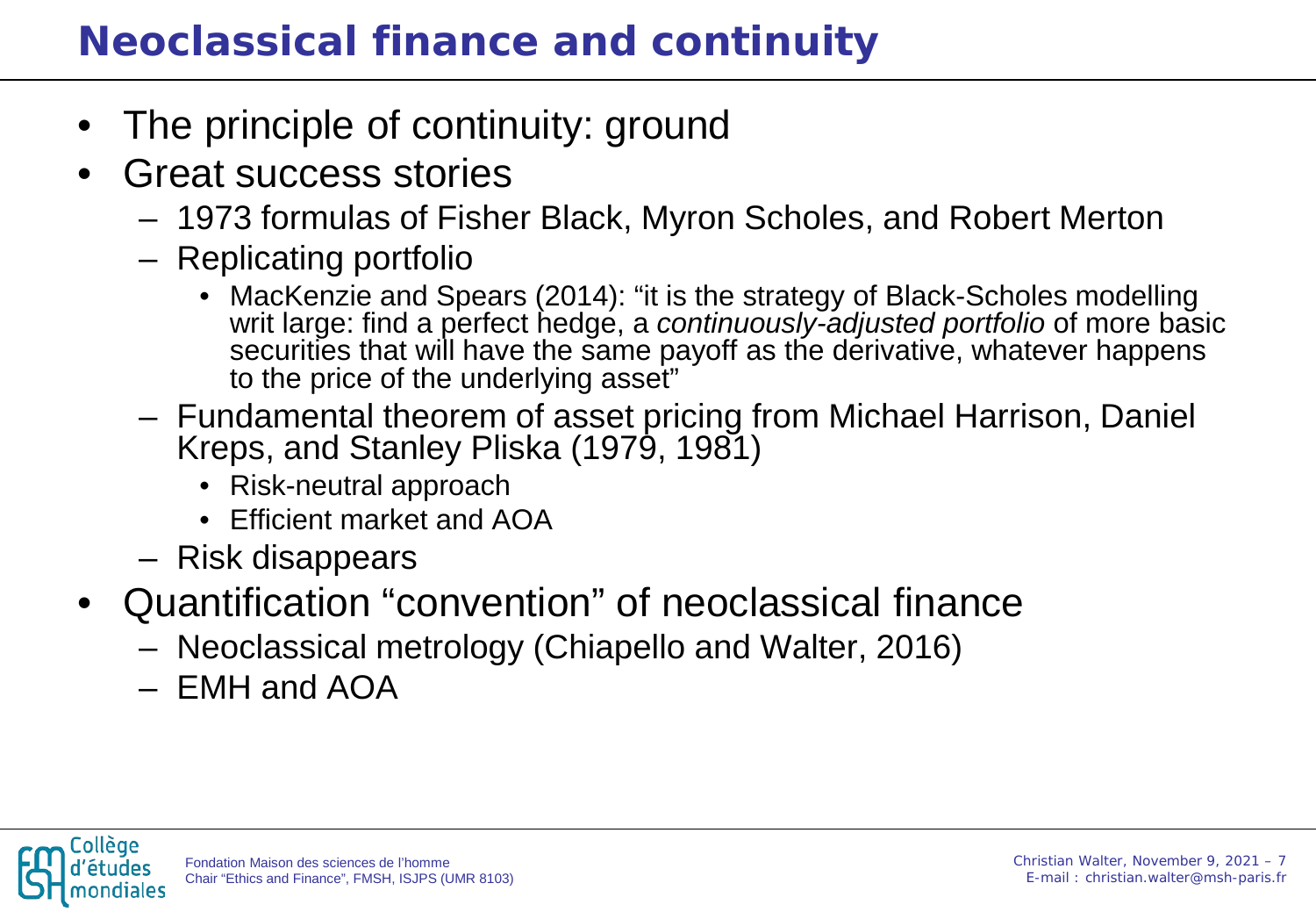## • **Epistemic dimension**

- Principle of continuity adopted in academic circles
- Brownian representation in finance curricula
- Most statistical descriptions of time series assume(d) continuity

### • **Pragmatic dimension**

- Principle of continuity adopted by professionals
- Dominant view in the financial industry
- Many popular financial techniques (e.g. portfolio insurance) assume(d) continuity

## • **Political dimension**

- Principle of continuity adopted in policymaking
- Underlies prudential regulation
- Square-root-of-time-rule: Bale III, Solvency II

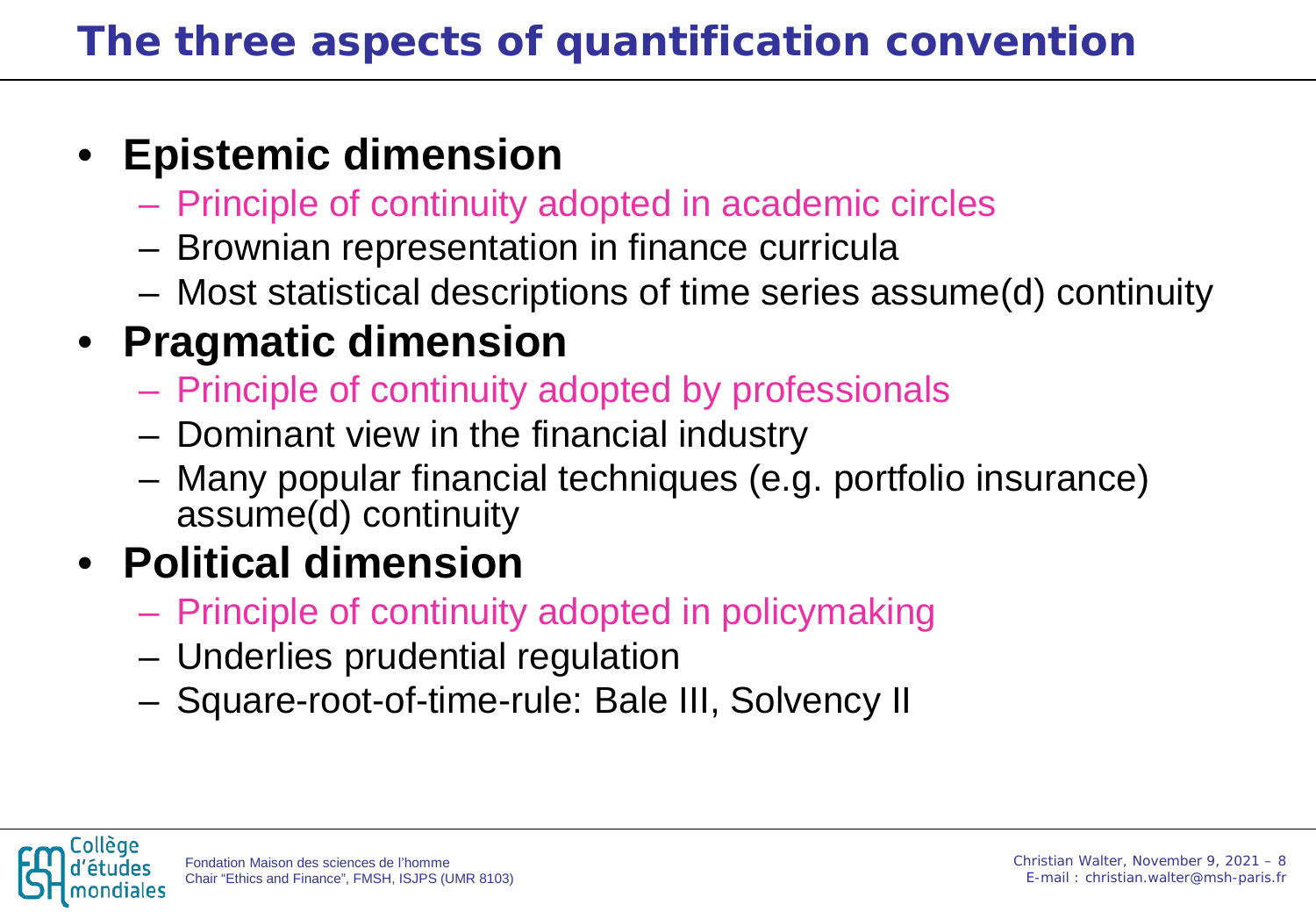## **Cognitive consequence of continuity principle**

- The extreme value issue: unsolved
	- Truncation of financial time series into two market regimes
		- "Normal" periods: the supposed continuous market
		- Periods of "insanity" where markets are deemed "irrational" and "greedy": extreme value behaviours.
	- Cleavage: explained continuity + unexplained jumps
- Financiers unable to explain the transition from one regime to another
	- Alan Greenspan
		- "We can never anticipate all discontinuities in financial markets."
		- For Greenspan, (financial) nature does not make leaps

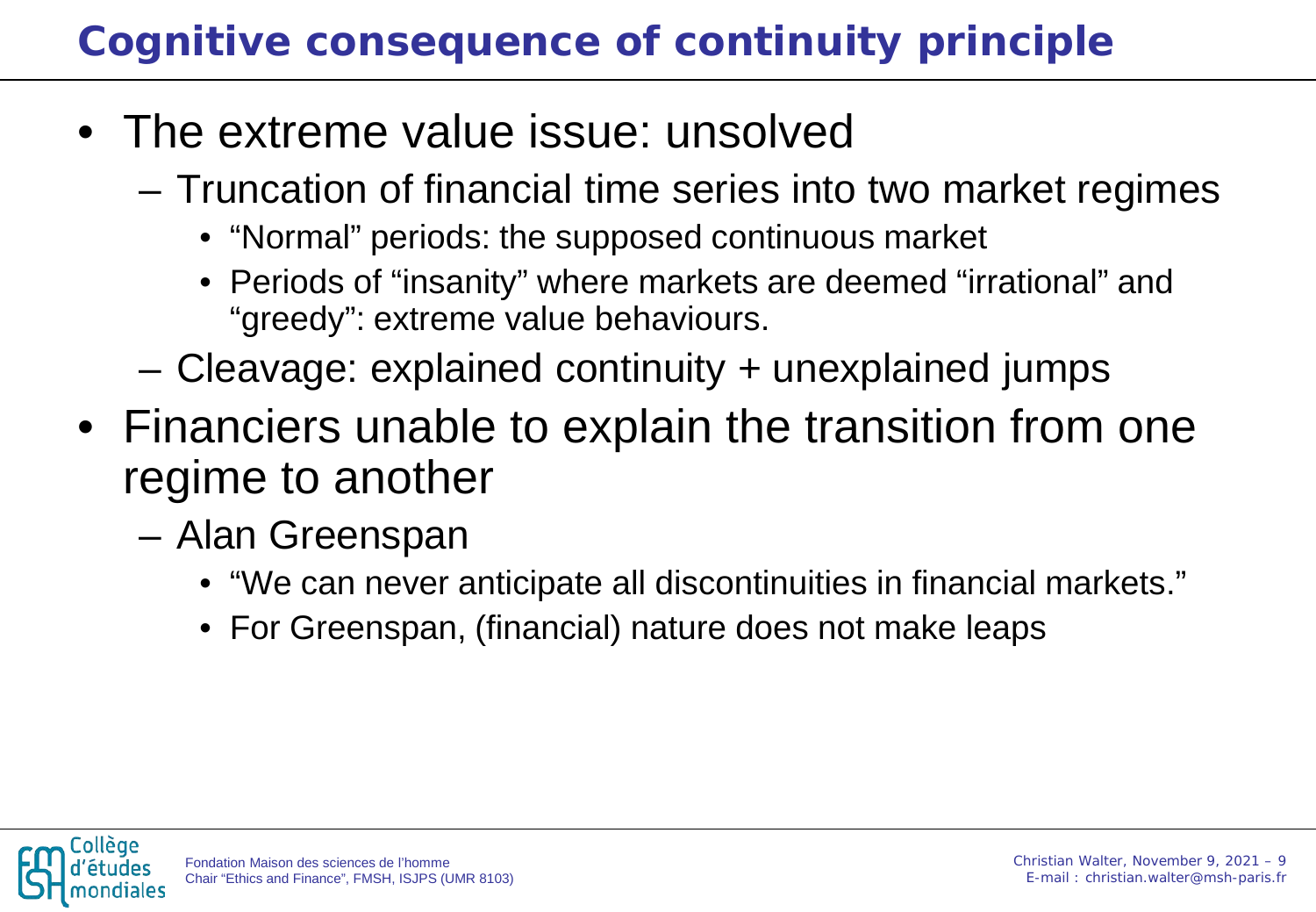#### **Risk-neutral technology and market value**

- The principle of continuity trickled down into all of neoclassical finance.
- The "Absence of Opportunity of Arbitrage" (AOA) which represents the intellectual cornerstone of the dominant contemporary financial approaches derives from the principle of continuity.
	- The "risk-neutral" technology of valuation
- The "market consistency" valuation in Solvency II is a result of the risk-neutral valuation
- The time-scaling of risk in Solvency II is a result of the Brownian representation

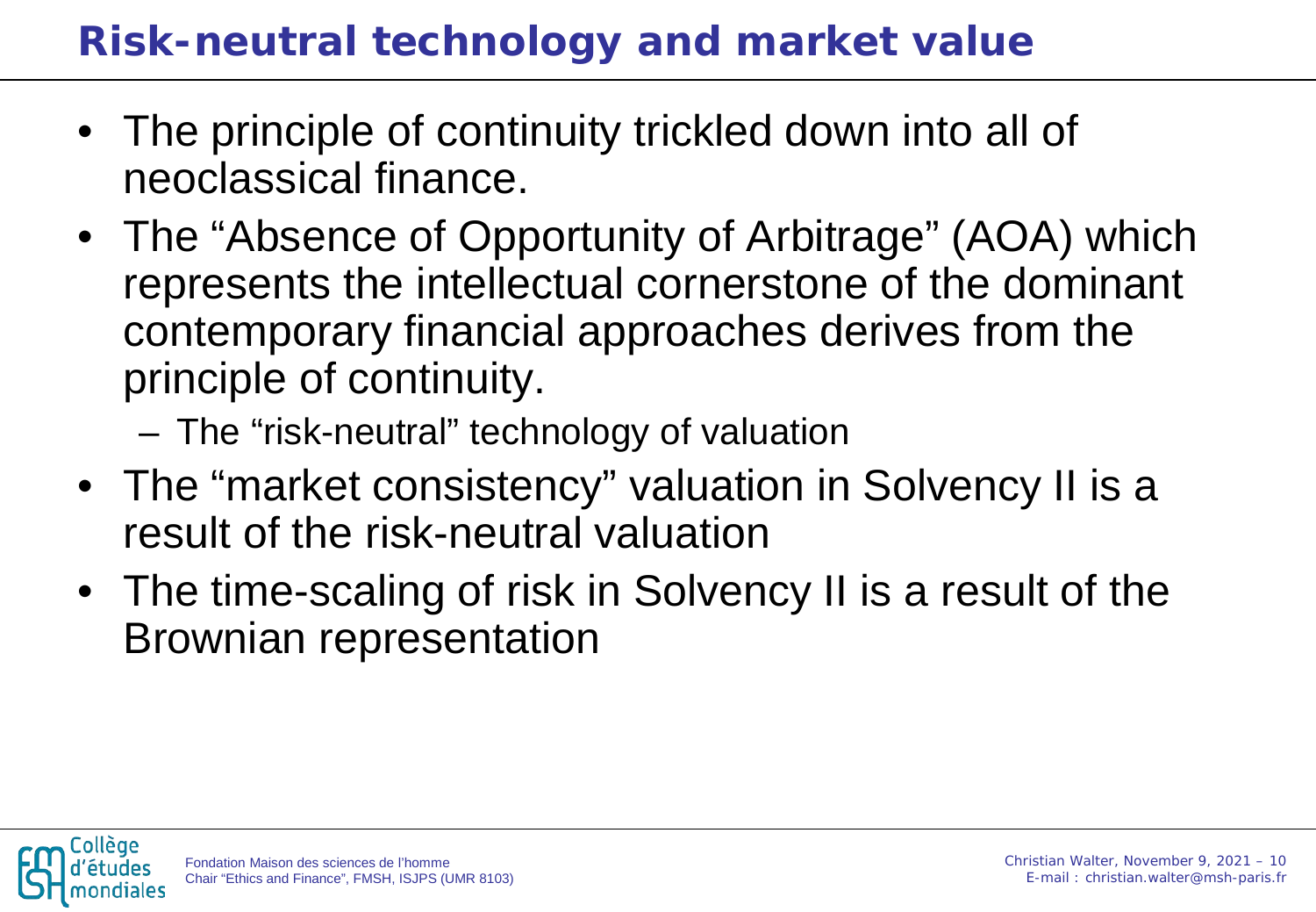#### **Market consistency and martingales**

#### **QC1: EMH as research program**

Si I'on note  $S_t^j$  le cours de l'action j aux dates  $t = 0$  et  $t=1$ . Fama définit en 1970 l'efficacité informationnelle par la relation

$$
E(S_1^j | \Phi_0) = S_0^j \left( 1 + E(R_1^j | \Phi_0) \right) \tag{3}
$$

où la rentabilité espérée  $E(R_1^j|\Phi_0)$  est donnée par le CAPM.

Posons  $\mu_i = E(R_1^j | \Phi_0)$ . D'où (3) devient

$$
S_0^j = \frac{E\left(S_1^j | \Phi_0\right)}{1 + \mu_j} = E_0 \left[\frac{S_1^j}{1 + \mu_j}\right] \tag{4}
$$

C'est la forme de FAMA (1970).

Plus généralement, le taux et l'espérance peuvent dépendre d'un modèle  $m$  :

$$
S_0^j = E_0^m \left[ \frac{S_1^j}{1 + x_j} \right] \tag{5}
$$

C'est la forme de FAMA (1976).

Dans ces deux formes, le taux d'actualisation dépend du titre.

Avec la condition de non existence d'arbitrages (marché arbitré). la finance des années 80 actualise à un taux qui dépend du marché. Traduction moderne de l'efficacité informationnelle.

1. ROSS-HARRISON-PLISKA (1976-1981) Il existe une probabilité Q telle que

$$
S_0^j = E_0^Q \left[ \frac{S_1^j}{1+r} \right] \tag{6}
$$

où r est le taux du monétaire (monde dual).

2. LONG-GEMAN (1990-1995) Il existe un portefeuille numéraire  $B$  tel que :

$$
S_0^j = E_0^P \left[ \frac{S_1^j}{1 + R_B} \right] \tag{7}
$$

où  $R_B$  est le taux de rentabilité du portefeuille numéraire, ou benchmark (monde réel).

#### **QC2: EMH as the making of markets**

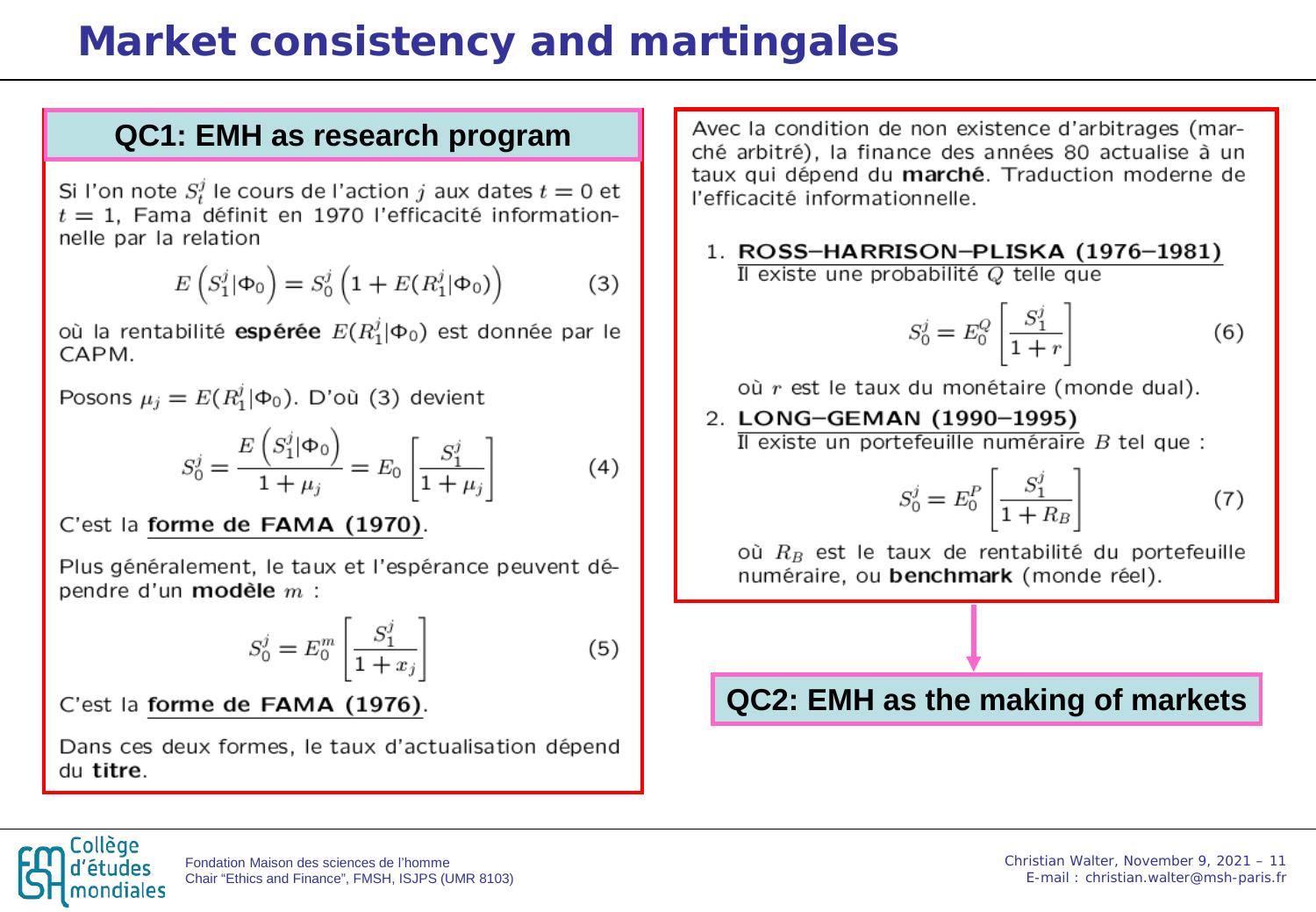• After the second quantification, "martingalisation" of real economy (Walter, 2006) : a **stochastic convention**

**Risk-Free Interest Rate Term Structures** European Insurance and Occupational Pensions Authority (EIOPA)

**Accounting standards IAS 39**

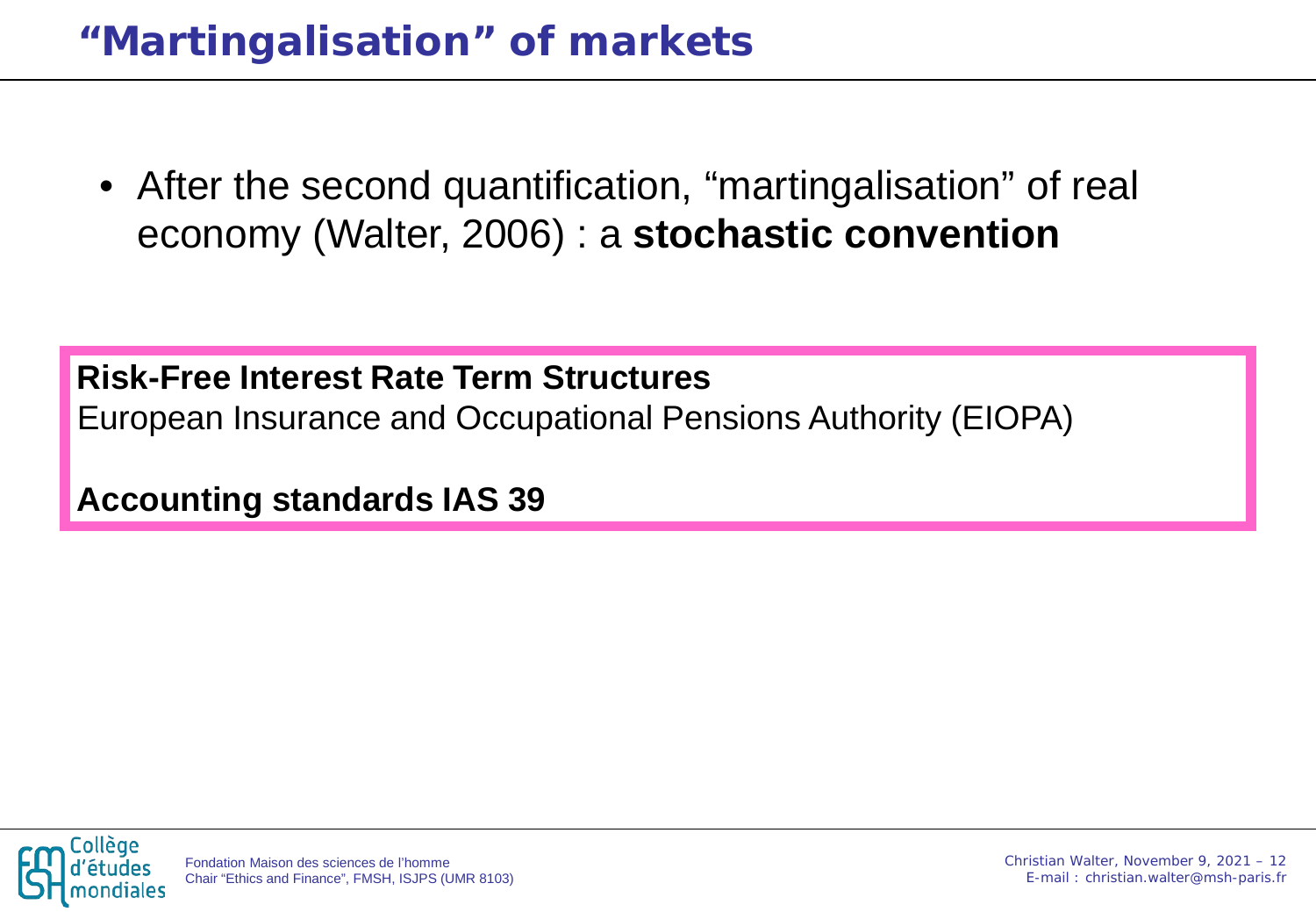#### **The financialisation of "real" economy**



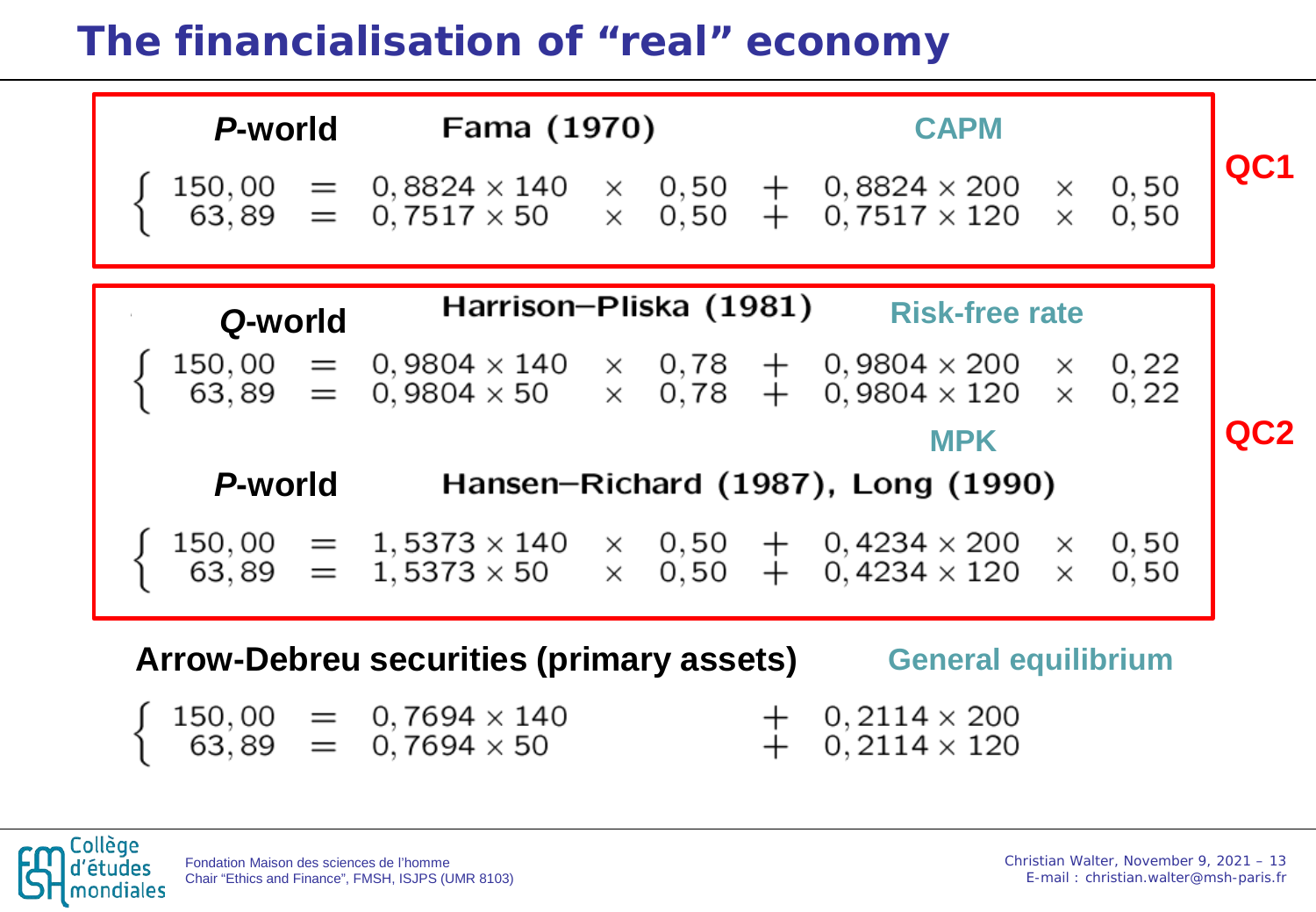#### **The neoclassical finance and QC2**

- By the grace of the second quantification, all assets and all liabilities can be securitised
	- This is the property of "market-consistent" valuation
	- This is what the second quantification propose
- The second quantification is associated with a overhaul of the EMH (1980s) in financial economics
	- The key word is "arbitrage"
	- One of the main cause of financialisation

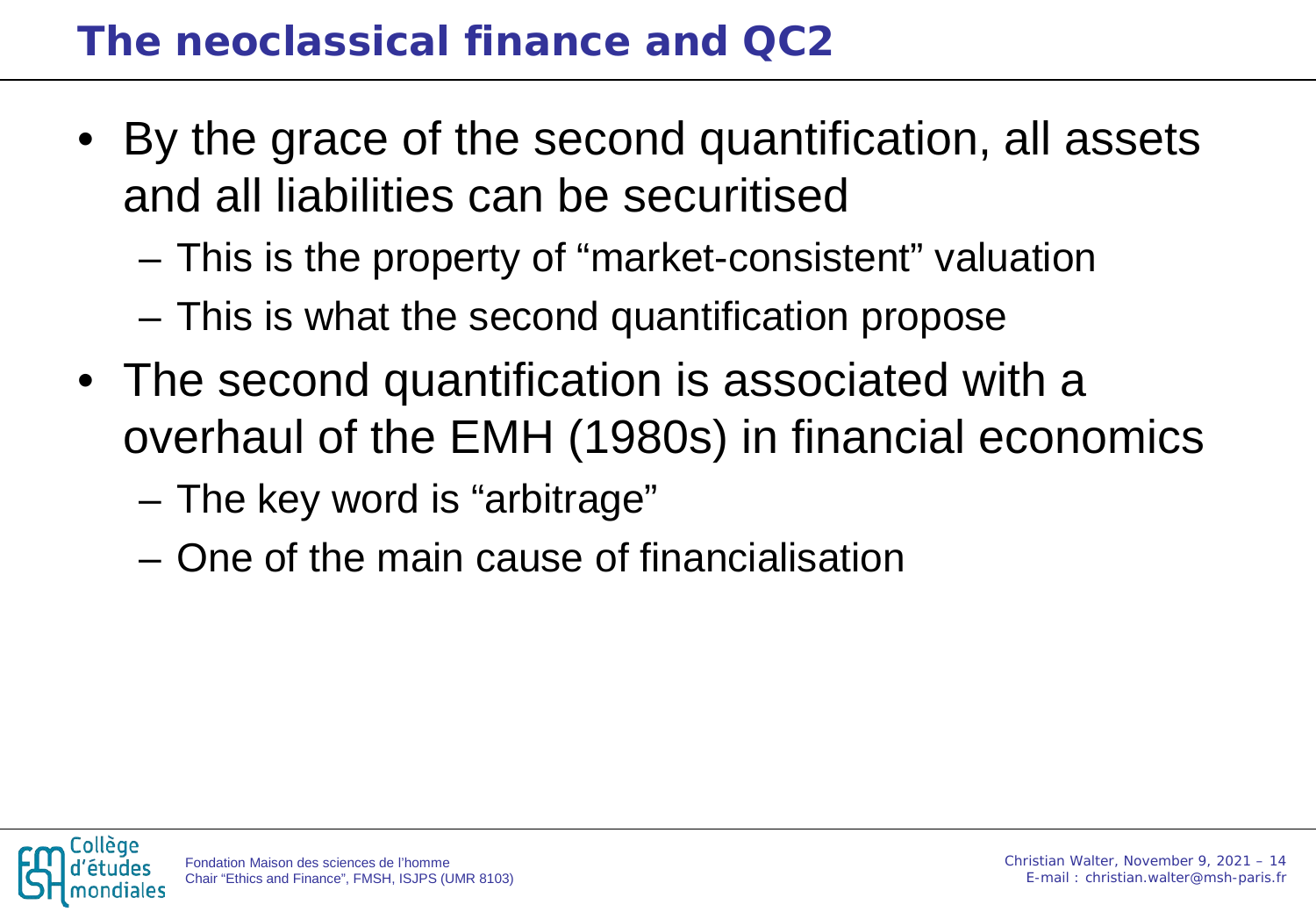### **Example: time-scaling in Solvency II**

- Path-continuity in regulatory framework: the time-scaling of risk
	- Continuous Brownian motion entails time scaling of risk in the sense that one given horizon (e.g., *t*) of a return distribution is scaled to another (e.g., *t × a*).
	- This means that the distribution of *X* (*t × a*) is the same as the distribution of  $X(t) \times \sqrt{a}$ .
	- This is called the *scaling property* of Brownian motion or the *square-rootof-time rule* of scaling for risk-based approaches
- The minimum capital requirement is an estimated quantile of a return distribution (10-day 95% VaR metrics)
	- The 10-day VaR is obtained by applying time scaling of risk using the square-root-of-time rule: VaR (10-day) = VaR (1-day) $\times \sqrt{10}$ .
	- This relationship is not "natural" but results from strong assumptions about the price process: its Brownian continuity

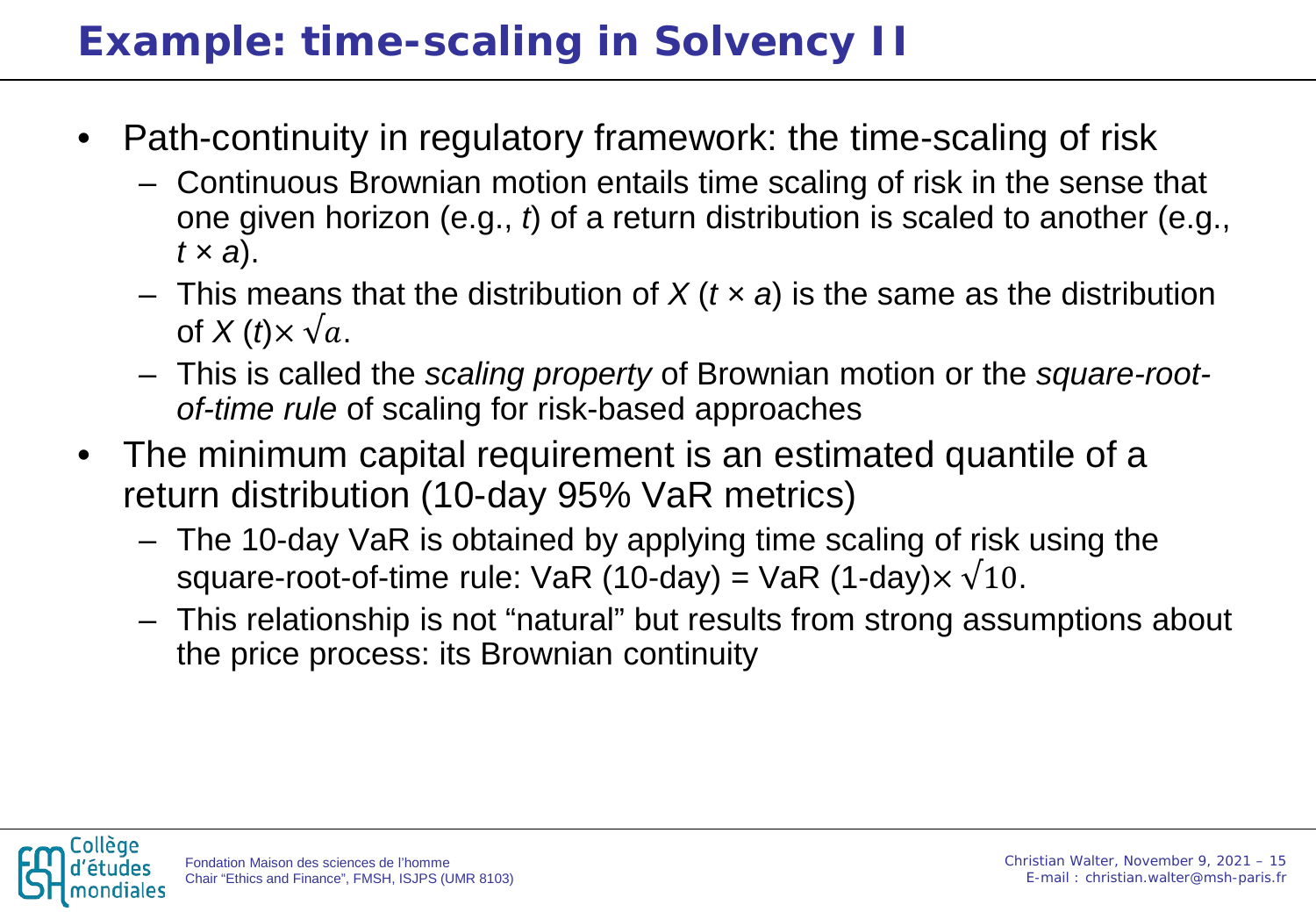#### **Epistemic choices**

| Increments of stochastic<br>processes | <b>Risk modelling with</b><br>stochastic processes | Years        | Time-scaling of risk for practitioners |                                                      |
|---------------------------------------|----------------------------------------------------|--------------|----------------------------------------|------------------------------------------------------|
| non I and non-ID                      |                                                    |              | 2020s No simple scaling rule           |                                                      |
| I and non-ID                          | <b>Sato processes</b>                              |              | <b>2000s</b> Multiscale analysis       |                                                      |
| IID non-stable                        | Lévy processes                                     | <b>1990s</b> | Multiscale analysis                    |                                                      |
| IID alpha-stable                      | Lévy motion                                        | 1960s        | Scale invariance                       |                                                      |
| IID 2-stable                          | <b>Brownian motion</b>                             | 1900         | Scale invariance                       | "Square-root-of-time rule"<br>(Jules Regnault, 1863) |

| Hinge:<br>choice<br>between | <b>WILD randomness</b><br><b>Route 1</b> |                        | <b>IID with non-Gaussian</b><br>distributions | <b>Alternative</b><br>finance |
|-----------------------------|------------------------------------------|------------------------|-----------------------------------------------|-------------------------------|
|                             | Route 2                                  | <b>MILD randomness</b> | <b>Non-IID with Gaussian</b><br>distributions | Neoclassical<br>finance       |

Source : Walter (2013) *The random walk model in finance*

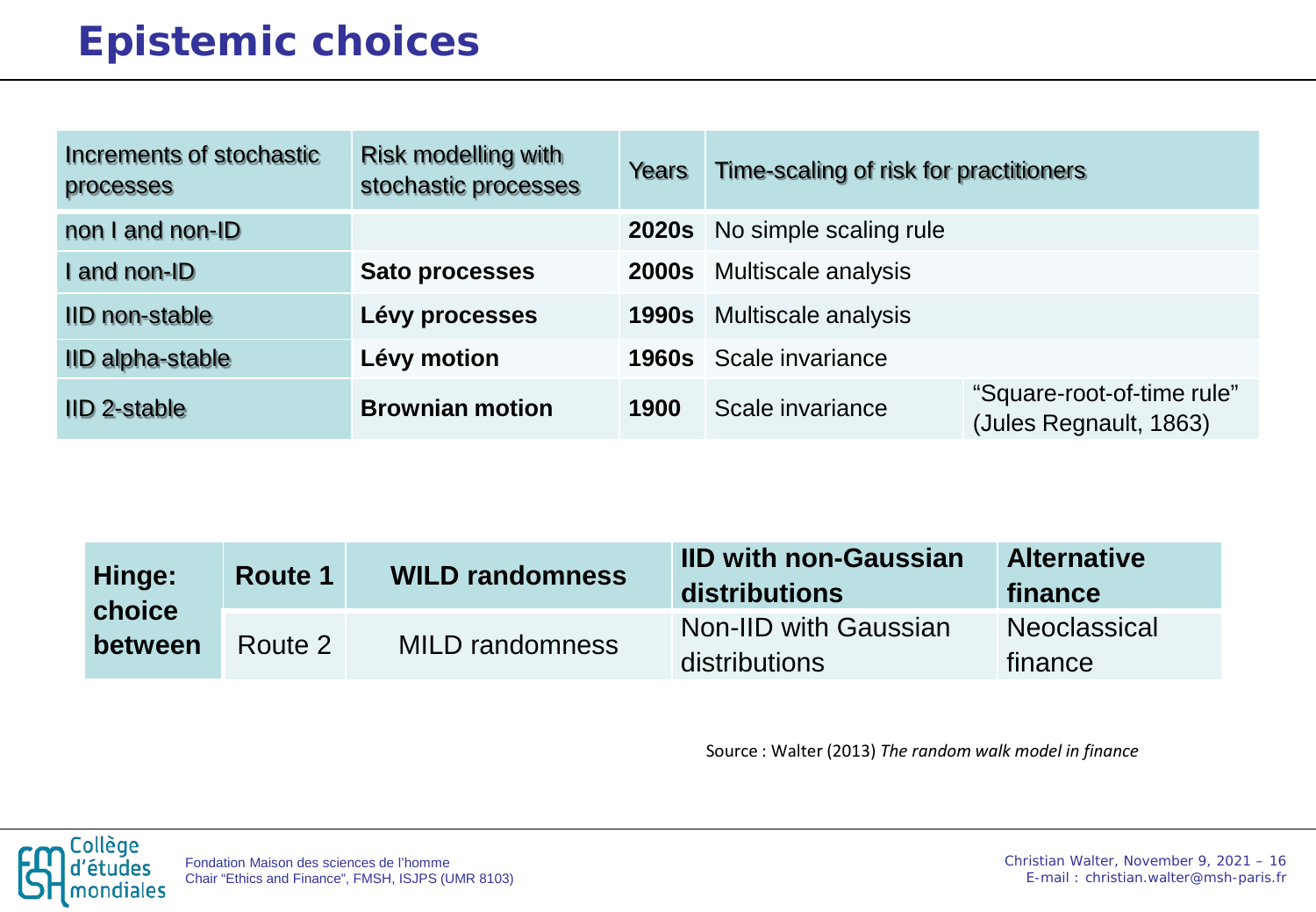#### **The culture of "risk"**

- One way of defining "risk"
	- Risk is defined by the variance only
	- This is the hallmark of the "financial *Logos*" (financialisation)





Fondation Maison des sciences de l'homme Chair "Ethics and Finance", FMSH, ISJPS (UMR 8103)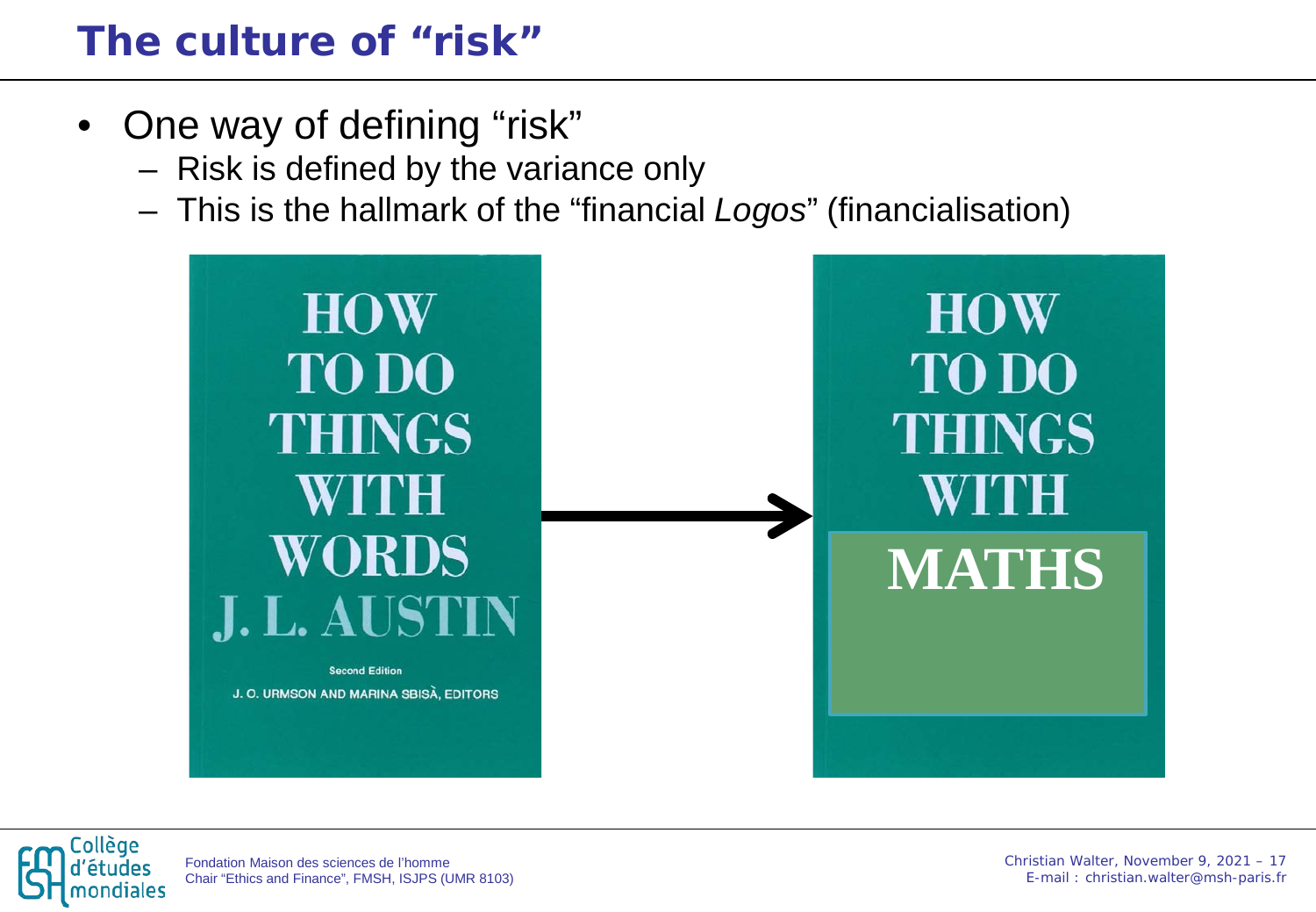#### **Risk culture**

- A particular risk culture is created based on a probabilistic hypothesis
	- A form of socially elaborated and shared knowledge with a practical aim, which helps to construct a **culture of models** common to a financial group, the culture of "how a model works" (Svletlova, 2018).
	- The culture of models is based on calculation and quantification conventions (Desrosières, 2008).
	- **Quantification conventions ensure the same risk culture for financial practitioners**
- The culture of models is an "epistemic culture" in the sense of Knorr Cetina (1999), specific to each group of practitioners
	- This risk culture diffuses a general way of thinking about technical objects
	- The technical objects of finance are overloaded with probabilistic techniques
- Probabilistic techniques have had an enormous influence on risk assessment and the formation of quantification conventions
- Risk culture for the Anthropocene?

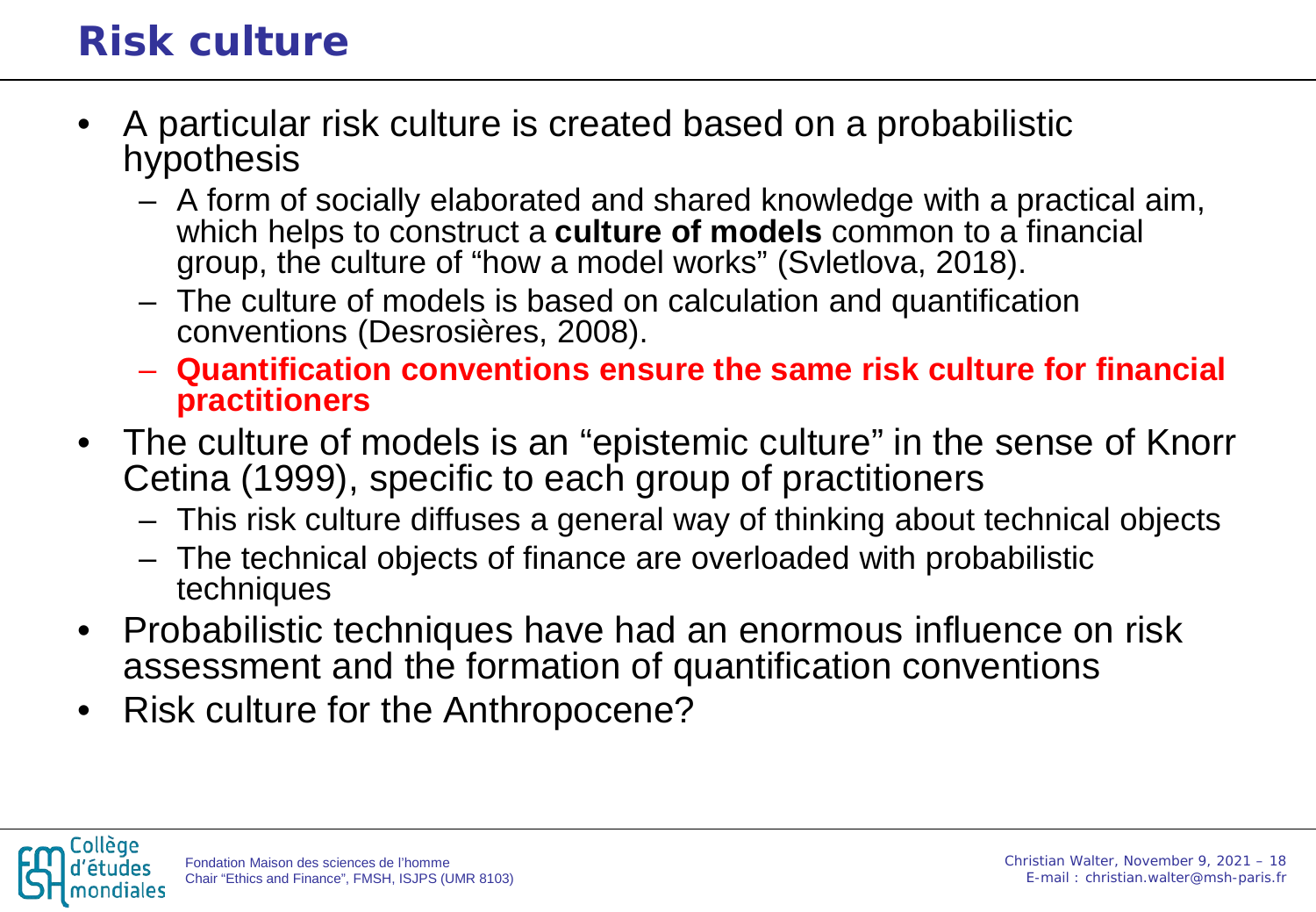- Beyond the technical choices of ingredients for financial risk culture, a philosophical background has existed during the 20th century
- This philosophical backgrounds acted as a "mental model" (Mantzavinos, 2001)
	- Mantzavinos considers that, whatever their activity or intellectual aspirations, people must first ensure their material existence and, in order to do so, they must have mental models to act on
	- Shared mental models lead to the emergence of norms. An epistemic framework on risk measurement has resulted from a shared mental model on uncertainty
	- Mathematical models of financial risk are based on an "underlying epistemological layer" related to the morphology of randomness which produces a specific risk culture, and that this epistemological hidden foundation needs to be modified

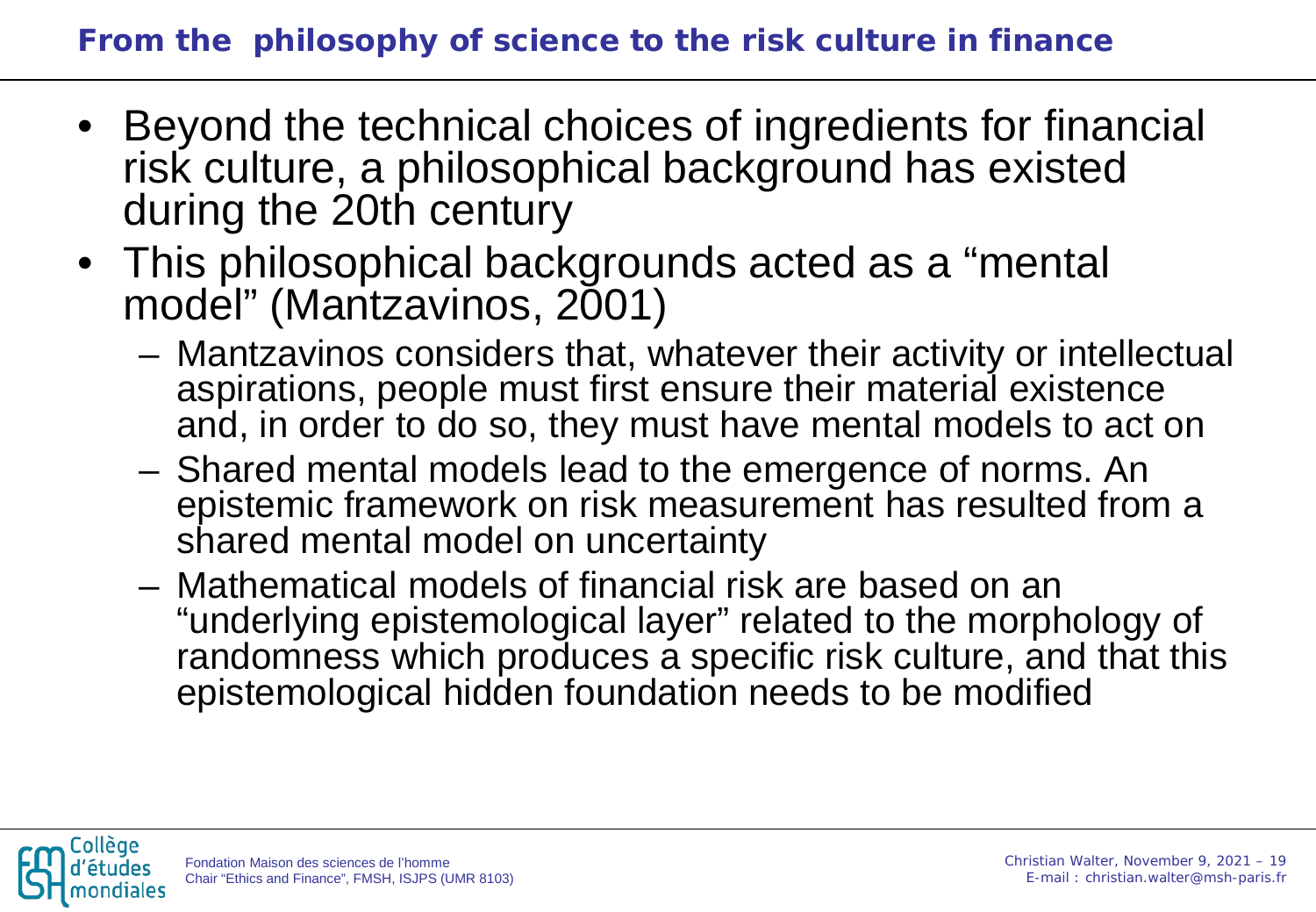- Multilateral institutions have acknowledged the need for a profound reform of the global financial system with emergence of
	- Principles for Responsible Banking (PRB)
	- Principles for Sustainable Insurance (PSI)
	- Principles for Responsible Investment (PRI)
- Responsible regulation is at least as important as responsible banking or responsible investment, and sustainable regulation is at least as important as sustainable insurance
- The prudential regulations established after the 2008 crisis have had unexpected effects, just as dangerous as the ones they sought to address
	- The risk culture of continuity is not adapted to protect against financial accidents, and may even, through the regulation it carries, cause them.
	- Black swans and extreme values can thus be understood as effects of the regulation of Brownian finance
- The hinge of my alternative can be summarised as follows:
	- There are two fundamentally different risk cultures for financial risk modelling.
		- The first is "Leibnizian": It takes the continuity as a cornerstone for financial risk modelling.
		- On the contrary, "anti-Leibnizian" position holds that discontinuity exists at all scales, even very small scales. The presence of discontinuities at all scales, even micro-scales (micro-crashes), allows grasping the profound nature of financial risk

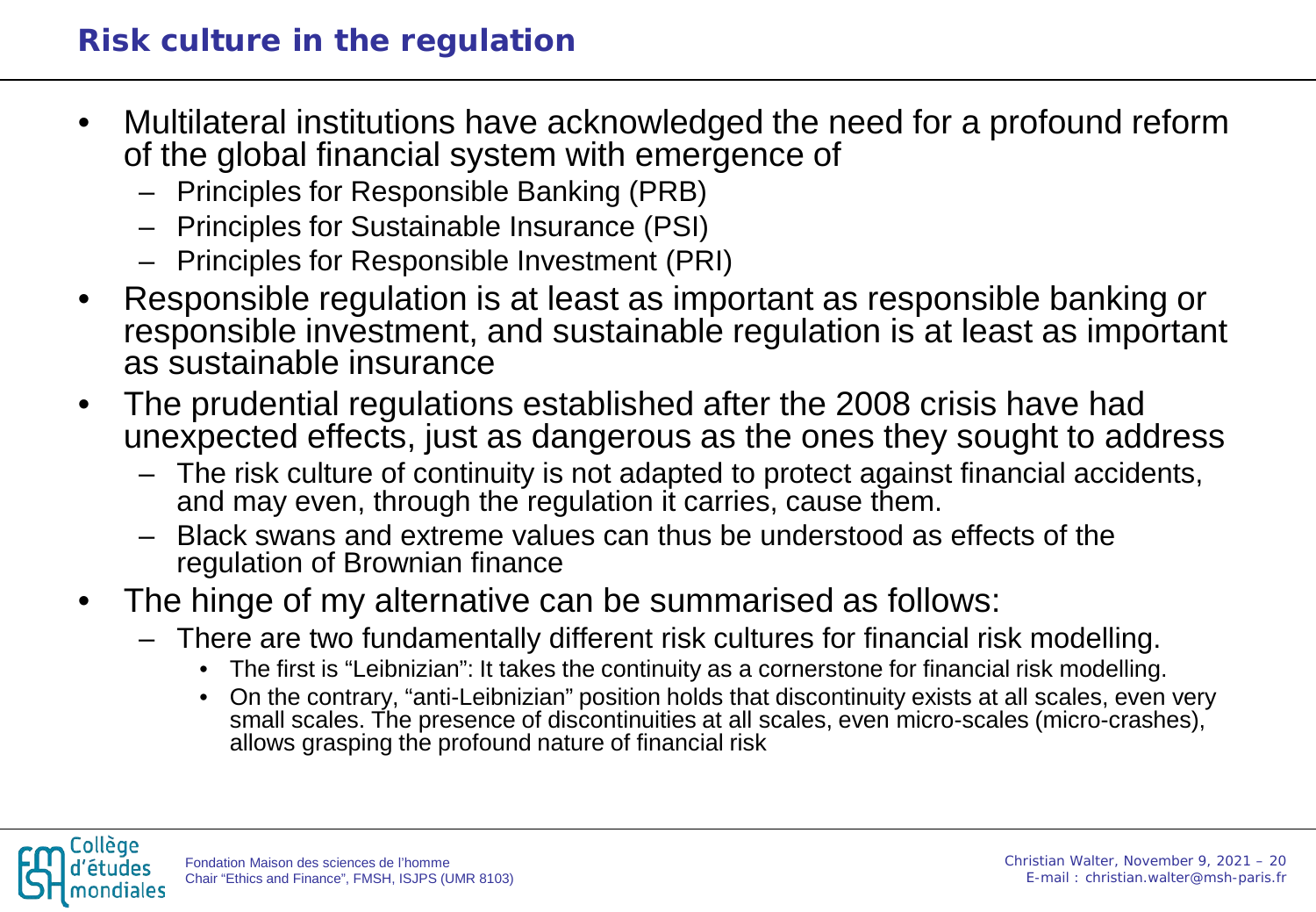### • Unsustainability

- The main problem with unsustainable neoclassical finance risk modelling is its underlying morphology of randomness that creates a dangerous risk culture
	- Leibniz's principle of continuity and Quetelet's theory of average are cornerstones of classical risk culture in finance, acting as a mental model for financial experts and practitioners
	- Link the notion of sustainability with the morphology of randomness
- Sustainable risk culture
	- Hypothesis: sustainability or unsustainability of risk culture is related to the morphology of randomness that shapes the tools for risk calculations and modelling
	- I consider that a difference in randomness structure between a risk model and the reality of that risk is a cause of unsustainability.
	- Reciprocally, a similarity between the morphology of randomness is a necessary but not sufficient condition of sustainability